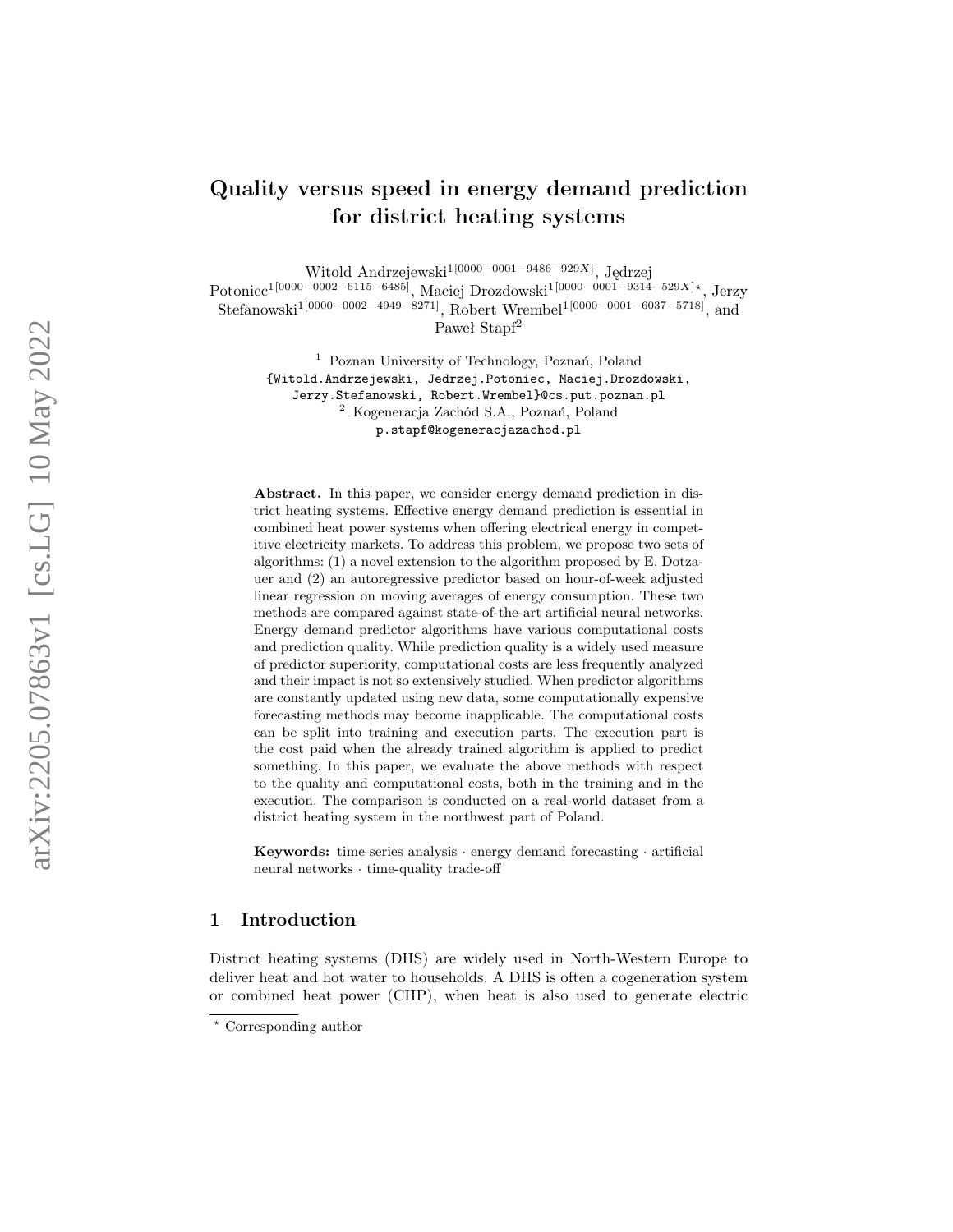energy. The amount of electric energy that can be produced is directly related to the amount of produced heat. Moreover, it is a legal demand in Poland that district heating systems sell only electric energy cogenerated with heat, i.e., it is forbidden to produce electricity and dispose of heat. Hence, for CHP systems, prediction of heat demand is essential to submit bids for electric energy in the priciest hours in an energy market.

Constructing computationally efficient intelligent systems faces a number of challenges in industrial applications in which data is collected in extensive sensor networks. Often, such raw data is incomplete and of low quality. In this paper, we report on our experience from an R&D project in designing algorithms for heat demand prediction for Kogeneracja Zachód<sup>[3](#page-1-0)</sup>, a company running a cogeneration system in Poland. We evaluate the algorithms w.r.t. prediction quality and computational cost, both in the training and testing phases. The trade-off between prediction error and computational cost is interesting from the research point of view. Yet, it is essential in the edge/fog systems, if IoT devices (e.g. energy counters) with low computational resources were supposed to not only measure but also predict energy consumption and incrementally train models with new arriving data. This is a potential use-case for future smart grids, when IoT devices could optimize energy consumption plan of the consumer and energy supply to the grid.

Two types of algorithms for predicting thermal energy usage are proposed. The first one includes novel extensions of the algorithm originally proposed by E. Dotzauer in [\[6\]](#page-12-0). The second type is based on the hour-of-week adjusted linear regression on moving averages of energy consumption and is a type of autoregressive predictor. These algorithms are compared against two state-of-the art artificial neural networks. The evaluation is conducted on real-world data which is made public for research purposes, cf. [\[17\]](#page-12-1).

This paper is organized as follows. Section [2](#page-1-1) outlines existing literature on predicting energy consumption. In Section [3](#page-3-0) the goals in energy prediction of the R&D project are formulated. The prediction algorithms we contribute are presented in Section [4.](#page-3-1) The test dataset is outlined in Section [5.](#page-7-0) The prediction algorithms are evaluated in Section [6.](#page-8-0) Section [7](#page-11-0) concludes the paper.

## <span id="page-1-1"></span>2 Related Work

The most frequently used methods on predicting energy consumption, both electrical and thermal, can be roughly classified as: (1) regression, among them linear or piecewise linear methods, (2) statistical, e.g., based on autoregressive methods, (3) machine learning, e.g., neural networks, and (4) mixed ones.

In [\[12\]](#page-12-2), 12 linear and Gaussian process regression models of energy consumption were developed for residential and commercial buildings. Gaussian mixtures were also applied in [\[14\]](#page-12-3) to fit two-dimensional distributions of heat demand and outdoor temperature. In [\[6\]](#page-12-0) the heat demand was split into components depending on outdoor temperature and a seasonal inhabitant behavior, cf. Section [4.1.](#page-3-2)

<span id="page-1-0"></span> $^3$  <https://kogeneracjazachod.pl/>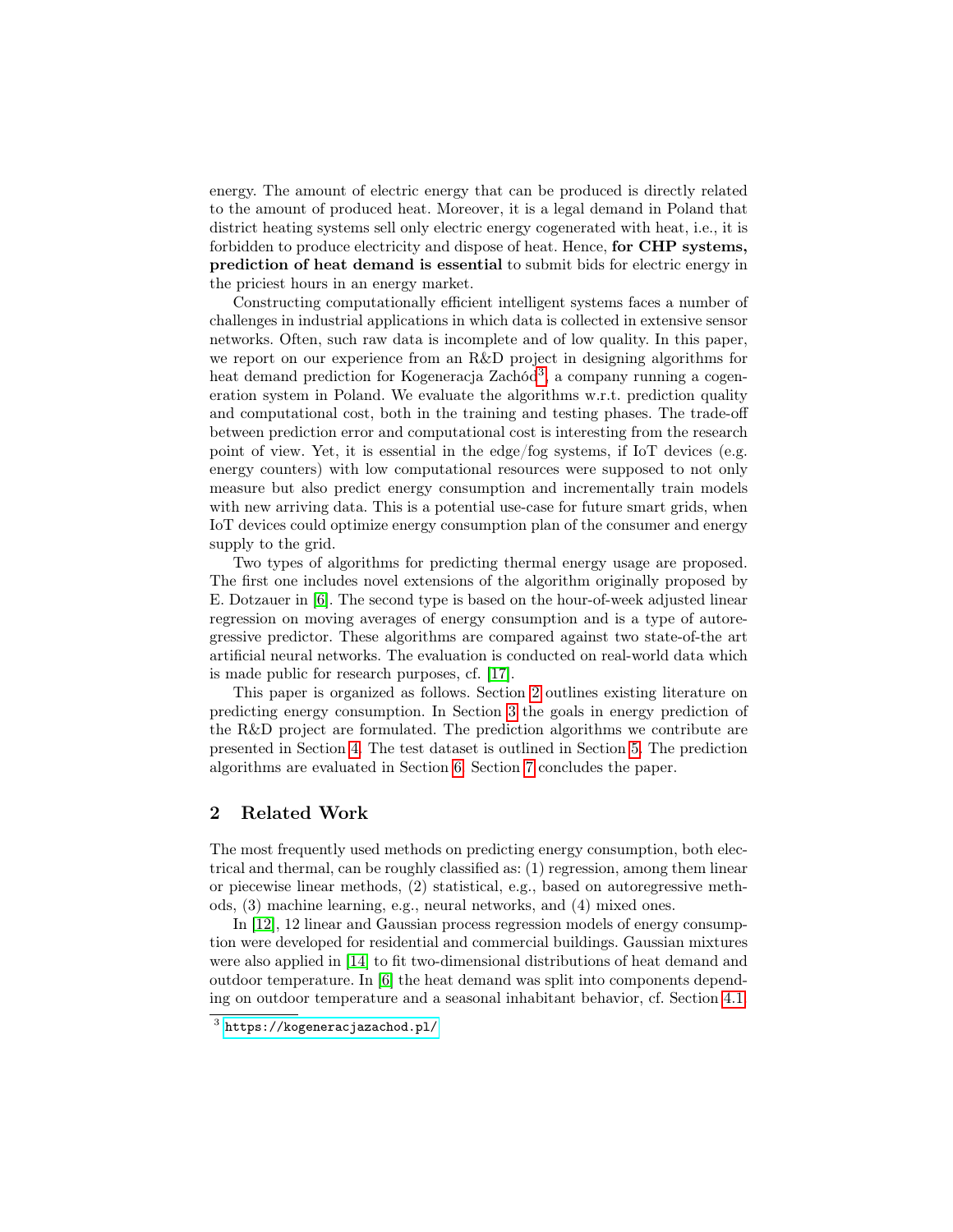Heat demand for two localities in Czechia were predicted using a similar method [\[3\]](#page-11-1). The social component was represented by Seasonal Autoregressive Integrated Moving Average (SARIMA) model.

A Support Vector Machine model was build in [\[5\]](#page-12-4) to predict a building monthly energy usage. Input parameters included monthly mean outdoor temperature, relative humidity, and global solar radiation. The model outputs an aggregated monthly prediction of energy usage. In [\[7\]](#page-12-5), 7 machine learning techniques predicting electrical energy consumption in residential buildings are compared: linear regression, Feed Forward Neural Networks (FFNN), Support Vector Regression, Least Squares Support Vector Machines (LS-SVM), Hierarchical Mixture of Experts (HME), HME-FFNN, Fuzzy C-Means with FFNN. The experiments were run on synthetic datasets, showing that LS-SVM offered a better prediction model.

An FFNN with 1 hidden layer was used in [\[2\]](#page-11-2) to predict heat demand of households. In [\[11\]](#page-12-6) a Radial-Basis Function Neural Network (RBFNN) was used to model energy consumption in a large building. The goal was to minimize prediction errors in the training and validation datasets, as well as, to minimize the RBFNN size. A hybrid genetic algorithm-adaptive network-based fuzzy inference system was proposed in [\[13\]](#page-12-7), which was a 5-layer rule-based structure. The first 3 layers calculated the strength of the rule firings while the other 2 layers calculated a weighted sum of linear functions of the input parameters. RBFNN was used also to predict heat demand on a university campus [\[18\]](#page-12-8). Conversely, to represent energy demand on another campus [\[10\]](#page-12-9), a 3-layer FFNN, an RBFNN, and the Adaptive Neuro-Fuzzy Inference System were used.

In other studies on a DHS in Sweden, 3 methods were compared in [\[16\]](#page-12-10): linear regression, support vector regression (SVR), and context vector regression (CVR). Energy demand for DHS in Riga was analyzed in [\[15\]](#page-12-11), based on a nonlinear autoregressive neural network with external factors fed with data on the historical energy consumption and outdoor temperature. A hybrid statisticalmachine learning method was proposed in [\[19\]](#page-12-12). It combined 3 methods. A chain of Seasonal Trend decomposition using LOESS [\[4\]](#page-11-3) with different season lengths was used to model heat demand. Its output, together with weather data were fed to Elman neural network. Finally, the ARIMA model was used to represent the residuum from seasonal decomposition.

We end this section with some **observations**. First, comparing the heat demand prediction methods reported in the literature is hard because: (1) these methods were tested in different experiment design settings, e.g. different prediction windows and temporal resolutions, (2) the test datasets were different. Consequently, some helpful, or obstructing, phenomena present in one dataset may be absent in another. Second, real datasets are often subject to cleaning procedures which are scarcely reported. Finally, the reported quality scores use different measures of error, e.g., MAPE or MSE. Hence, the reported numerical values of prediction quality should be taken with caution.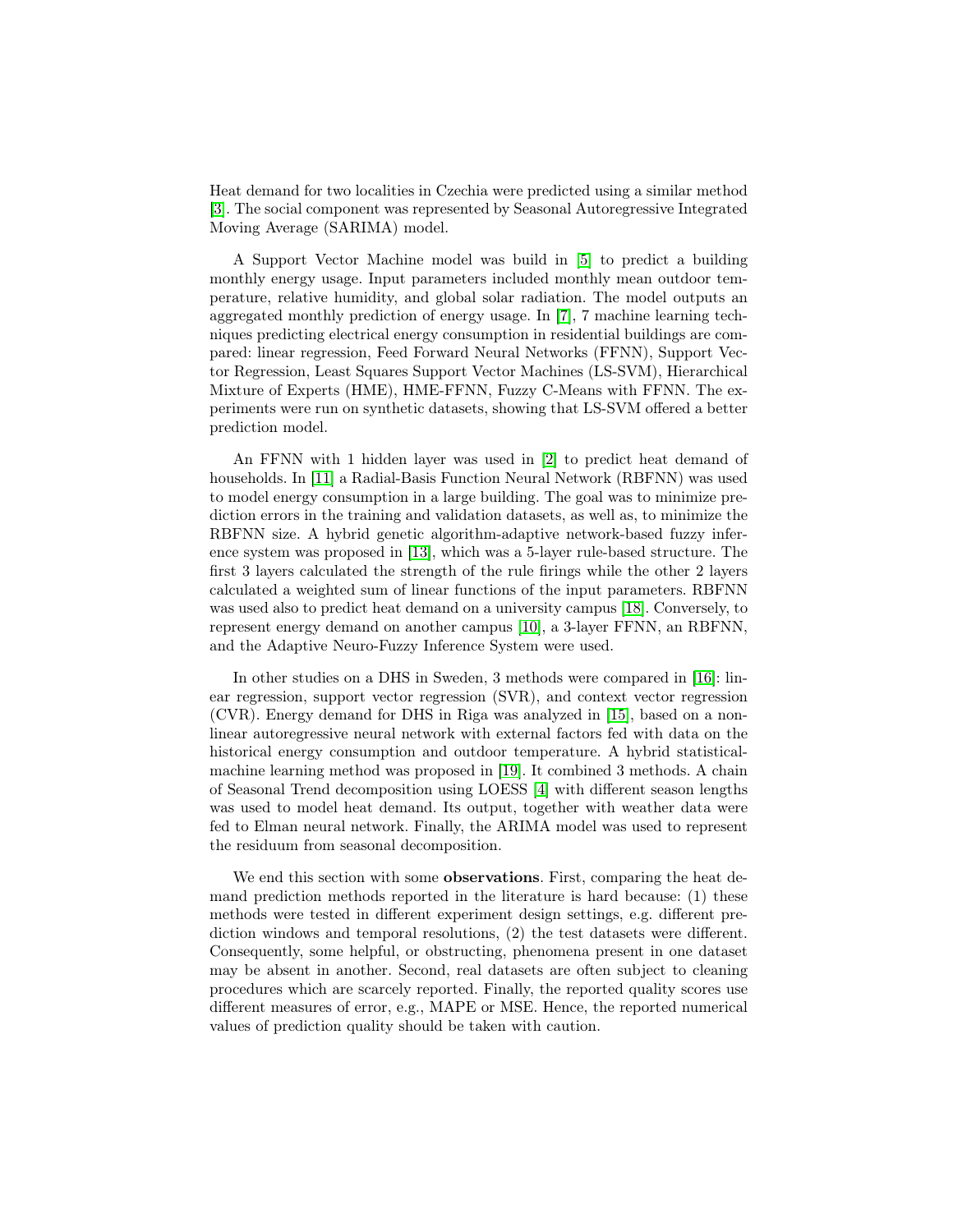#### <span id="page-3-0"></span>3 Problem Formulation

Energy distribution and measurement in the DHS has a tree structure. In selected nodes, energy counters are installed. There are two types of energy counters, related to two types of energy usage: (1) hot water energy (HW) counters (e.g., used for washing, bathing, showering) and (2) heat energy (HE) counters (for heating buildings and adsorption cooling). A sum of the whole network energy usage is recorded in the tree root. Prediction of the energy "sum" in the tree root is required to plan selling electricity on day-ahead markets.

Past energy readings, exogenous weather factors, e.g., atmospheric temperature, humidity, and wind speed are known in equally spaced 1 hour resolution. A three-day weather forecast is also known with 1 hour resolution. Thus, these values are treated like time series. All the past data may be used to develop, i.e. train, a forecasting algorithm. It is required to forecast any counter readings in the next three days. Notice that our goal is slightly different than in many publications on DHS forecasting, because we need to forecast energy consumption for each counter (not only the "sum" counter) and for relatively short intervals.

Formally, given past energy readings of a certain counter  $\mathcal{Y} = (Y_1, \ldots, Y_t)$   $(Y_i$ are scalars), past values of exogenous variable values  $W = (W_1, \ldots, W_t)$  (where  $W_i$  are vectors), and their forecast  $\mathcal{W}' = (W_{t+1}, \ldots, W_{t+72})$  it is required to forecast energy demands  $\mathcal{F} = (Y_{t+1}, \ldots, Y_{t+72}).$ 

#### <span id="page-3-1"></span>4 Algorithms

#### <span id="page-3-2"></span>4.1 Dotzauer Method

In [\[6\]](#page-12-0) heat demand  $Y_i$  for hour i is modeled as a sum of two components:

<span id="page-3-3"></span>
$$
Y_i = f(T_i) + g(i). \tag{1}
$$

The first component is a function of the atmospheric temperature  $T_i$  at hour i. The second one is an array of corrections calculated for hours in a week.  $f(T_i)$ is a piecewise linear function with five segments.  $g(i)$  is referred to as *social* component because it accounts for customers habits. In [\[6\]](#page-12-0) hourly corrections  $g(i)$ , segment levels and slopes in function f were chosen by minimizing the squared error between the model and the past observations. For a future hour j and temperature forecast  $T_j$ , heat demand can be computed from [\(1\)](#page-3-3).

In our implementation also five segments were used in the atmospheric temperature model. Temperature positions of the break-points in the piecewise linear function f were chosen such that the past temperature readings were divided into five equicardinal subsets. A shorthand notation DPLW (for Dotzauer method with Piecewise Linear temperature model and Weekly corrections) will be used to refer to this algorithm. Example components  $f$  and  $g$  from  $(1)$  are shown in Fig[.1.](#page-4-0) Let us observe that range of  $g(i)$  is roughly one tenth of f range in Fig.1.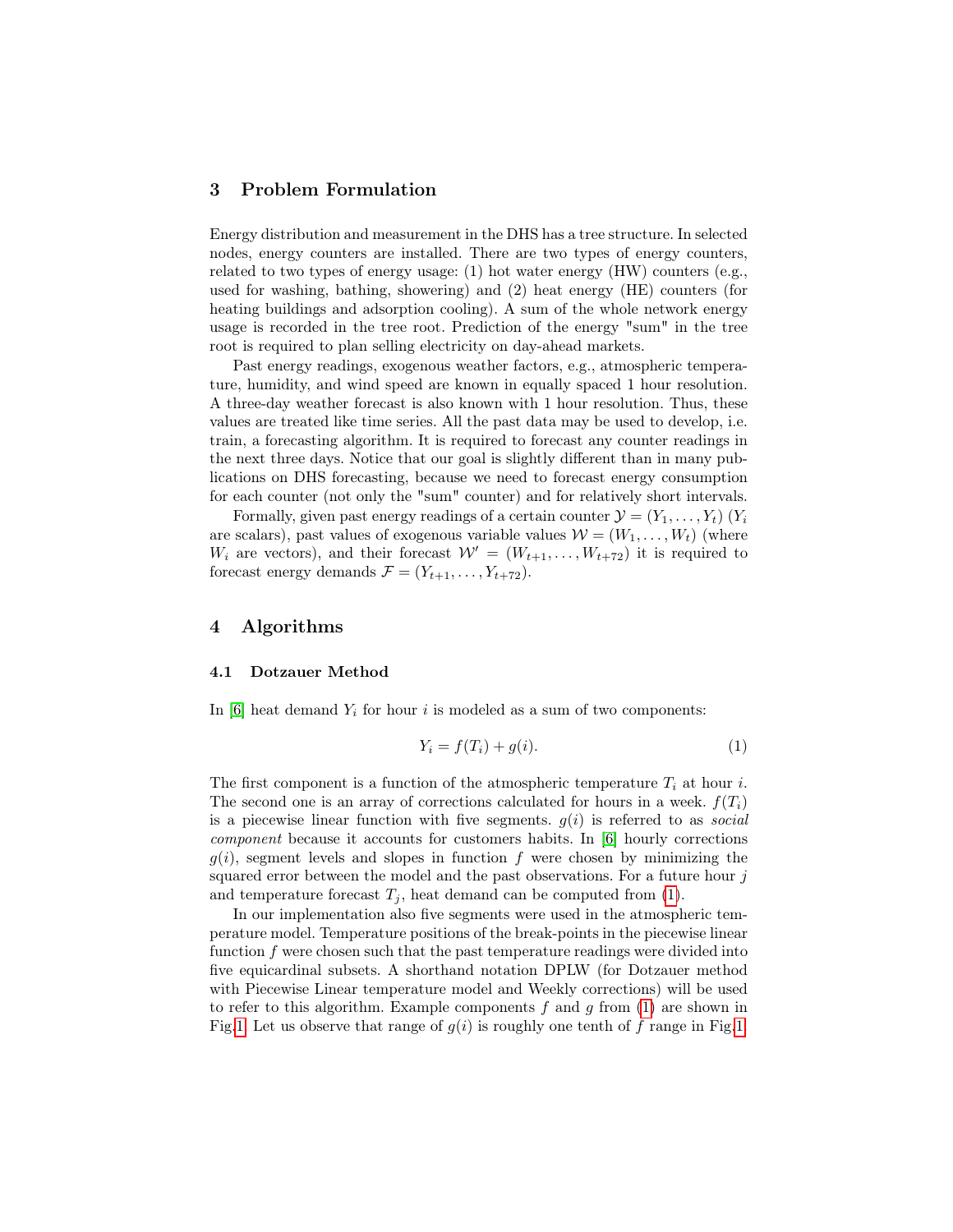

<span id="page-4-0"></span>Fig. 1. Examples of heat energy counter model equation [\(1\)](#page-3-3) components. a) Temperature component  $f(T)$ . b) Social component  $q(i)$ .

#### 4.2 Dotzauer Method Extensions

In this section we propose new variants of Dotzauer method that differ in the social and temperature components construction.

**Social Component Models.** Two versions of component  $g(i)$  were studied:

Weekly corrections: Function  $g(i)$  is a sequence of 168 hourly values for each hour i of a week. It was calculated as an average difference  $Y_i - f(T_i)$  for all week hours in the training dataset.

Yearly corrections:  $g(i)$  is calculated analogously, but for each hour of the year.

Temperature Component Models. The following temperature component models were implemented:

Linear Temperature Model:  $f(T_i)$  is linear, which is a simplification of DPLW.

Spline Temperature Model:  $f(T_i)$  is a cubic spline with four internal knots, i.e. a function that is a sequence of five piecewise cubic polynomials and is twice continuously differentiable. Temperature positions of the four knots in the spline were determined as in DPLW. Similarly to DPLW, parameters of the spline polynomials were chosen to minimize the squared error between the model and the past observations.

Isotonic Regression Model:  $f(T_i)$  is constructed by applying isotonic regression. This method fits a free-form piecewise line of non-increasing heat energy consumption into a sequence of given temperature-heat points for minimum square error. Pool adjacent violators algorithm is used for this purpose.

Multivariate Temperature Model: The temperature component is a multivariate linear function of exogenous variables related to weather conditions. The combinations of weather conditions applied are listed in Tab[.4](#page-13-0) in appendix [C.](#page-13-1)

The following versions of the Dotzauer method were used in the further studies:

- Linear Temperature Model Weekly/Yearly Corrections (DLW/DLY),
- Piecewise Linear Temperature Weekly/Yearly Corrections (DPLW/DPLY),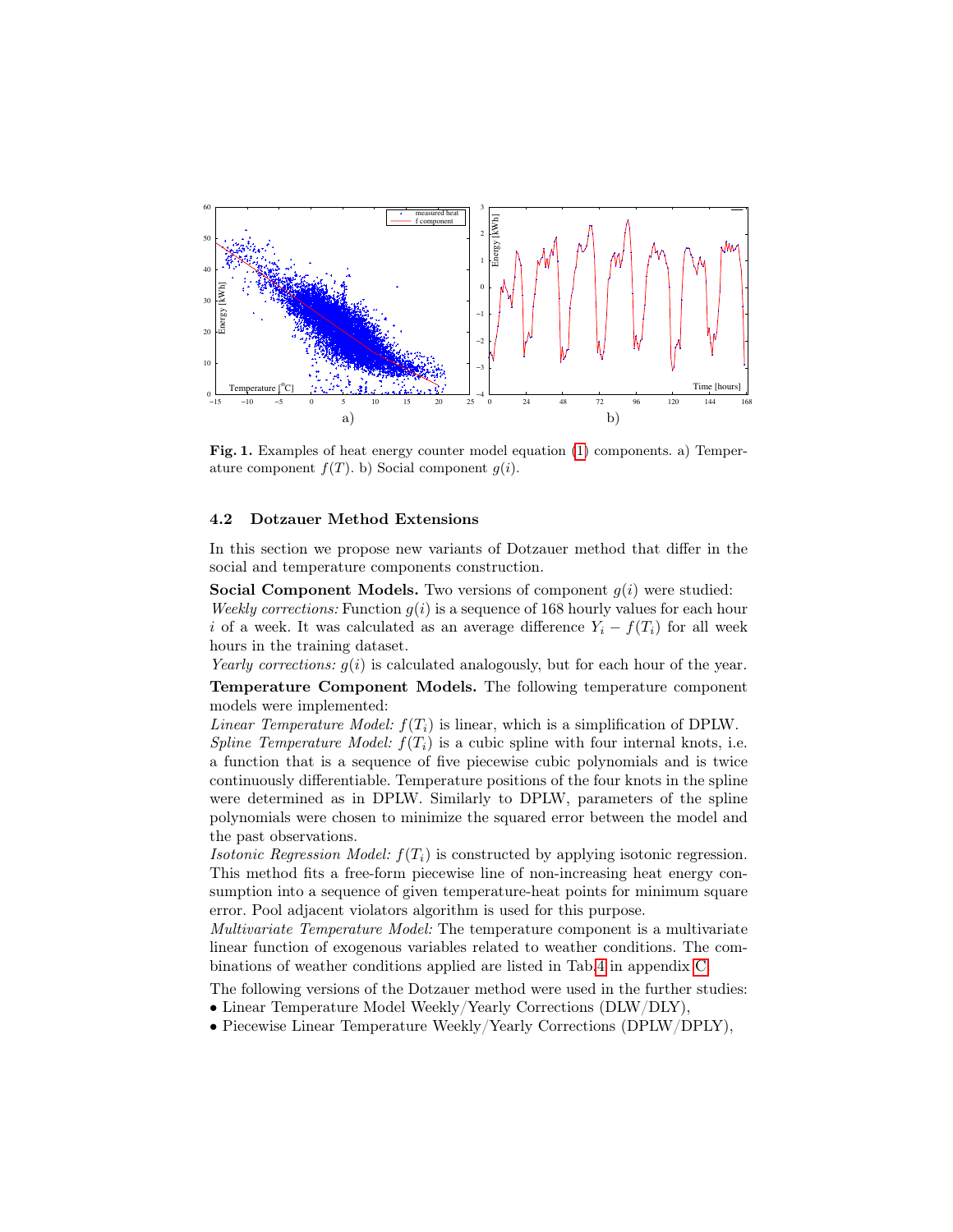- Spline Temperature Model Weekly/Yearly Corrections (DSW/DSY),
- Isotonic Temperature Model Weekly/Yearly Corrections (DIW/DIY),
- Multivariate Temperature Model Weekly/Yearly Corrections (DMW/DMY).

#### 4.3 W-Regressors

W-regressors are a set of methods building independent linear-regression models for each hour of the prediction interval. Since the linear regression is built on the past observations of the energy consumption, W-regressors can be considered as auto-regressive methods.

WRNH builds independent prediction models for each hour of the week. Consequently, to predict in 72-hour window, a subset of 72 out of 168 models will be used. For each hour  $i$  of the week a moving average of the last week energy consumption is calculated (168 samples). In order to construct a linear regression fit for hour *i* tuples  $(a_i, W_i, Y_i)$  are used as input data points, where:  $a_i$  is energy consumption 168-hour moving average at hour j,  $W_i$  are weather conditions at hour j,  $Y_i$  is the actual energy consumption at hour j, for hours  $j : j \mod 168 = i$  in the past. We applied various combinations of atmospheric conditions in vector  $W_j$ . This resulted in five versions WRNH0,...,WRNH4 of this algorithm. Used weather-related components of  $W_j$  are listed Tab[.4.](#page-13-0) Tuples  $(a_j, W_j, Y_j)$  are used to fit linear regression  $Y_i = \overline{k_i} \times [a, W]^T + l_i$ , where a is a moving average, W is a vector of weather conditions,  $[a, W]$  is a vector of independent variables,  $k_i$  is a vector of directional coefficients, and  $Y_i$  is the modeled energy consumption. When predicting energy consumption for future hour  $t+p$ , for  $p = 1, \ldots, 72$ , at the current hour t, the energy prediction is calculated as  $Y_{t+p} = \overline{k}_{(t+p) \text{ mod } 168} \times [a_t, W_{t+p}]^T + l_{(t+p) \text{ mod } 168}$ , where  $a_t$  is the moving average of energy consumption at prediction moment t,  $W_{t+p}$  is a forecast of weather conditions for hour  $t + p$ . The nickname of these methods comes W-Regressor No History (WRNH).

WRWH. While predicting energy demand, the previous method assumed that at future hour  $t + p$  moving average  $a_t$  is used independently of the location of hour  $t$  in the week. An advantage is that only 168 models are needed. A disadvantage is that the current hours t may correspond to very different social conditions in a week. It is reasonable to correlate the prediction for the future hour  $t+p$  with the moving average for each particular hour of the week t. Thus, WRWH regressors (short for W-Regresor With History) build  $168 \times 72 = 12096$ linear models. 72 of them are used to build a 72-hour prediction at the current hour t. In order to develop a model for future hour  $i + p$ , where  $i = t \mod 168$ were the hours of the week of the current moment t, tuples  $(a_i, W_i, Y_q)$  for j : j mod 168 = i and  $q : q = j + p$ , were used. Future hour  $t + p$  energy consumption is calculated as  $Y_{t+p} = \overline{k}_{(t \mod 168),p} \times [a_t, W_{t+p}]^T + l_{(t \mod 168),p}$ , where  $\overline{k}_{i,p}$  is a vector of directional coefficients for the current hour of the week i and energy consumption shifted  $p$  hours into the future. As in the previous case there are five versions WRWH0,. . . ,WRWH4 of this method differing in the set of used weather features, cf. Tab[.4](#page-13-0) appendix [C.](#page-13-1)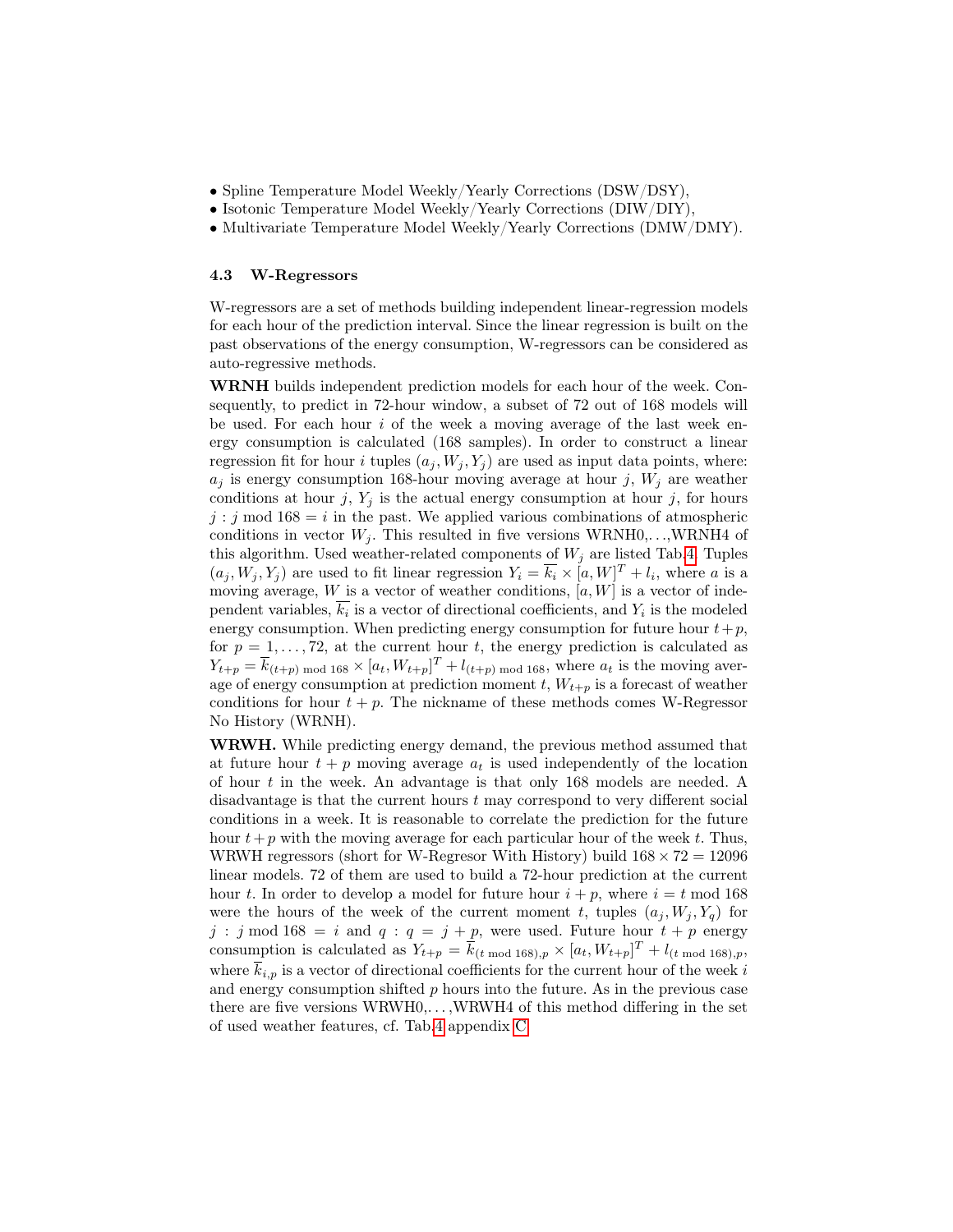Table 1. Architecture of the FFNN. If not specified, the defaults of PyTorch were used.

<span id="page-6-0"></span>

| laver  | component                       | class from torch.nn |
|--------|---------------------------------|---------------------|
| Input  | Batch normalization BatchNorm1d |                     |
|        | Hidden 1 Linear $99 \times 10$  | Linear              |
|        | Batch normalization BatchNorm1d |                     |
|        | Leaky ReLU                      | LeakyReLU           |
|        | Dropout $p = 0.406$             | Dropout             |
|        | Hidden 2 Linear $10 \times 46$  | Linear              |
|        | Batch normalization BatchNorm1d |                     |
|        | Leaky ReLU                      | LeakyReLU           |
|        | Dropout $p = 0.406$             | Dropout             |
| )utput | Linear $46 \times 72$           | Linear              |

#### 4.4 Neural Networks

Feed-Forward Neural Network. Following the recent popularity of deep learning, we decided to also use a deep neural network to calculate forecasts F. We used a feed-forward neural network (FFNN for short) implemented in PyTorch. Optuna, a hyperparameter optimization framework [\[1\]](#page-11-4), was applied to set up hyperparameters of the model. We randomly selected one of the counters, and optimized the following hyperparameters over the span of 500 trials:

– number of hidden layers, considering the range from 1 to 5,

– sizes of hidden layers, from the range 10 to 200 neurons,

– the dropout probability, from the range 0 to 0.5,

– which past energy readings to use, for hourly back-shift  $i \in \{0, 1, \ldots, 143\}$ .

We used MSE as the optimization criterion for Optuna and arrived at the ar-chitecture presented in Tab[.1.](#page-6-0) The indices  $i$  of the past energy reading used as the inputs of FFNN are given in appendix [A.](#page-12-13) Beyond the past energy readings also all weather attributes mentioned in appendix  $C$ , for the current time  $t$  were inputs to FFNN. The network had 72 outputs to forecast for the 72 hours.

A separate neural network using the same architecture was trained for each counter. MSE was applied as the loss function and optimized using the Adam optimizer. Given the relatively small amount of training data, we employed the following techniques to avoid overfitting:

– From the training set, we removed the most recent 10% of observations and used them as the validation set to enable early stopping after 20 epochs without MSE improvement on the validation set.

– We used the dropout with  $p = 0.406$  at the end of each hidden layer [\[8\]](#page-12-14).

– Within each hidden layer, we used batch normalization to avoid problems with exploding and vanishing gradients [\[9\]](#page-12-15). Batch normalization in the input of the neural network was applied to ensure that the input data is normalized.

Radial Basis Function Neural Network. As reported in Section [2](#page-1-1) neural networks with radial basis functions (RBFNN) were successful in energy usage prediction. To see how they fare with our data, we used the framework developed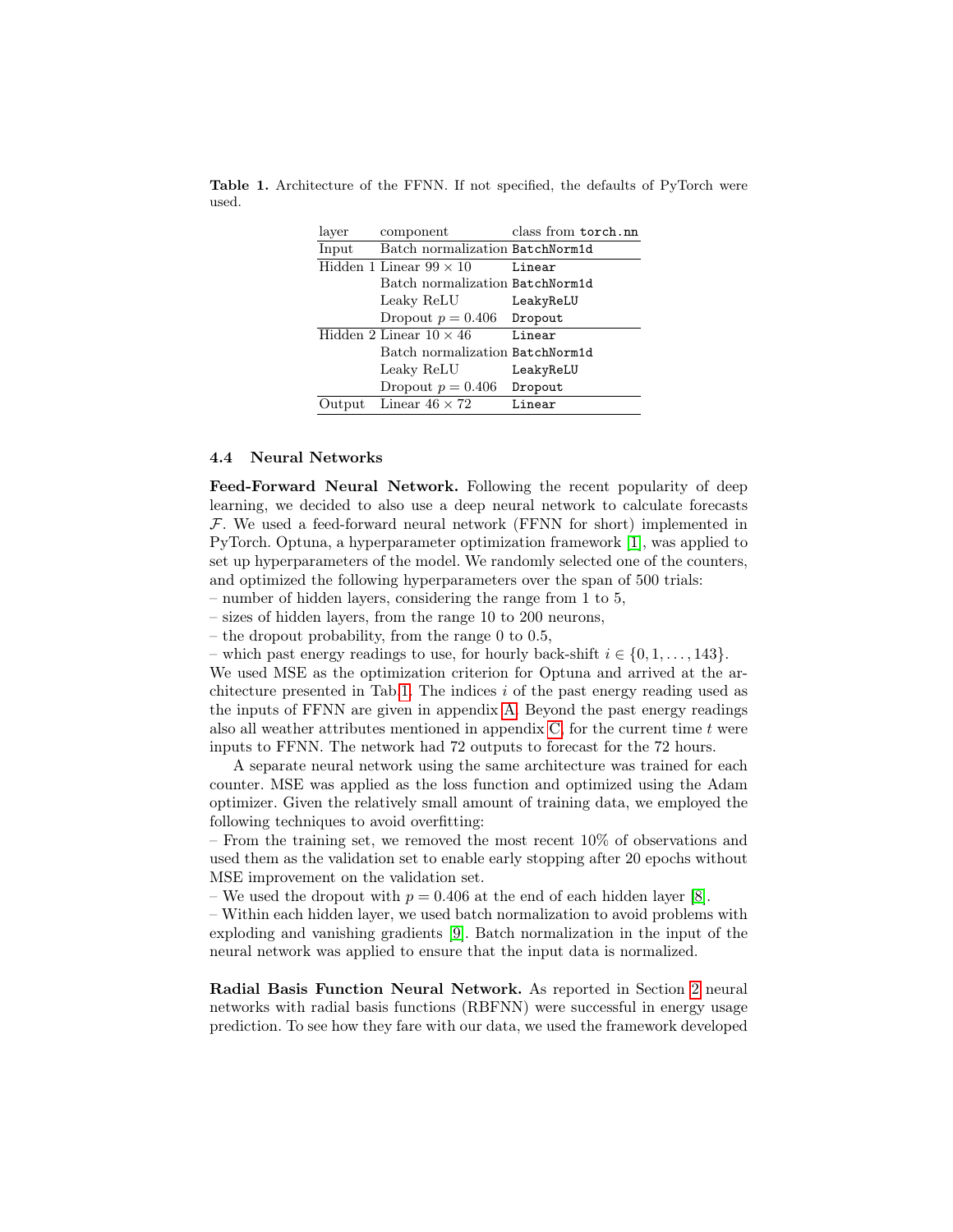for FFNN, but used a single hidden layer consisting solely of RBF neurons. To decide on the number of neurons in this layer and the input features we used Optuna, as previously described, and arrived at 16 neurons. The indices of past energy readings used as the inputs are shown in appendix [B.](#page-13-2) For the output layer, we used a linear layer with 72 neurons, optimized using the same procedure as for FFNN.

A moving average of the last 100 hours was used as a reference prediction algorithm. It is denoted as algorithm C-100.

### <span id="page-7-0"></span>5 DHS Dataset

The test dataset comprises heat measurements from 28 hot water and 83 heat energy counters in the DHS operated by Kogeneracja Zachód, in a town of about 30000 inhabitants. The records cover the period since the 1st of September 2015 at 00:00 (start of day) until 28th of February 2019 at 23:00 (the last hour of a day). The dataset includes the following values: measurement timestamp, measured energy consumption, weather conditions, type of day, season (cf. [\[17\]](#page-12-1)). The measurements were collected for billing purposes, rather than for heat demand prediction and optimization, so they have several drawbacks from the datamining perspective:

• Since clients join and leave the DHS, the covered interval is different for particular counters.

• A measurement of zero energy consumption may mean that either a customer left the DHS, malfunctioning of the counter, or maintenance time. Hence, there is a large fraction of 0-measurements, which need special handling.

• There are intervals when no energy use is recorded for the whole DHS.

• The majority of heat energy consumption happens between the beginning of October and the beginning of May.

• It is known that to economize on energy, hot water supply was occasionally shut down at night hours by property owners. This process had random nature and it is not known to which counters and on what days it happened.

• In a large part of weather records only 0 values are present. Since such values (e.g., temperature in ◦C, wind speed) are admissible, it was not possible to distinguish missing and correct data.

In order to deal with the missing and dubious data the following cleaning procedures were applied:

• zero energy readings are valid if preceded and succeeded by a non-zero reading (to eliminate zeros before switching a counter on and after switching it off);

• at the considered time, at least one counter has non-zero recording (this eliminates, e.g., maintenance periods and intervals where data was missing globally); • only readings with non-zero humidity are accepted (this eliminates readings with dubious weather recordings).

It was observed that customers significantly differ because the ratios of the smallest to the largest average hourly energy usage in kWh were 7:57 for HW and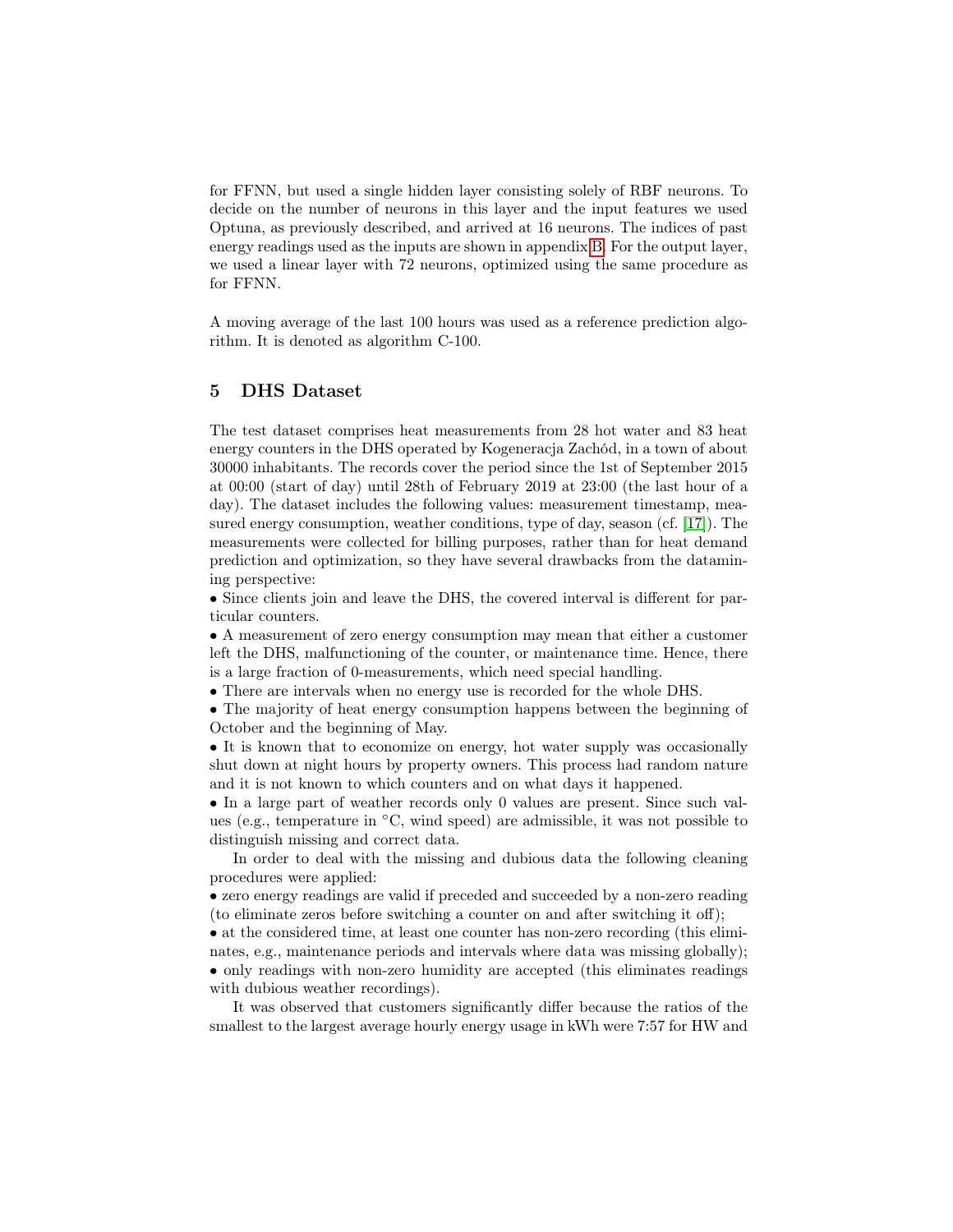

<span id="page-8-1"></span>Fig. 2. Examples of heat demand prediction vs time in 72-hour window. a) One of the heat counters. b) "Sum" counter.

4:125 for HE counters. A strong correlation between atmospheric temperature and HE recordings was observed because correlation coefficient was in range [−0.922, −0.706], depending on the counter. For hot water correlation coefficient was in range  $[-0.164, 0]$ .

#### <span id="page-8-0"></span>6 Experimental analysis of prediction algorithms

Prediction algorithms were subjected to the following test framework: Data from interval 2016-01-01 00:00:00 until 2017-12-31 23:00:00 was used as the training dataset. Interval from 2019-01-02 00:00:00 until 2019-02-25 23:00:00 was used for testing. For other combinations of training and testing intervals similar results were obtained so we do not report them. In the testing interval, each of the algorithms calculated a 72-hour energy consumption forecast starting at each hour of the testing interval  $(1320\times72)$  prediction points). The training and testing were conducted for each energy counter. All the codes were written in Python 3.7.4 and tested on a PC with Windows 10 and Intel i7-8550U CPU @ 1.80GHz (no GPU acceleration).

#### 6.1 Basic evaluation

Representative examples of predictions over 72-hour interval are visualized in Fig[.2.](#page-8-1) Only a subset of nondominated methods is shown to avoid cluttering the picture (the nondominated methods will be explained in the next section). Fig[.2a](#page-8-1) presents results for one of the counters, while Fig[.2b](#page-8-1) for the "sum" counter. Note that the vertical axes start at values greater than 0. It can be verified that visually these algorithms follow the real energy consumption.

Quality of the predictions aggregated over all  $1320\times72$  prediction points are presented quantitatively in Tab[.2](#page-9-0) and Tab[.3.](#page-9-1) In Tab[.2,](#page-9-0) 8 best algorithms for the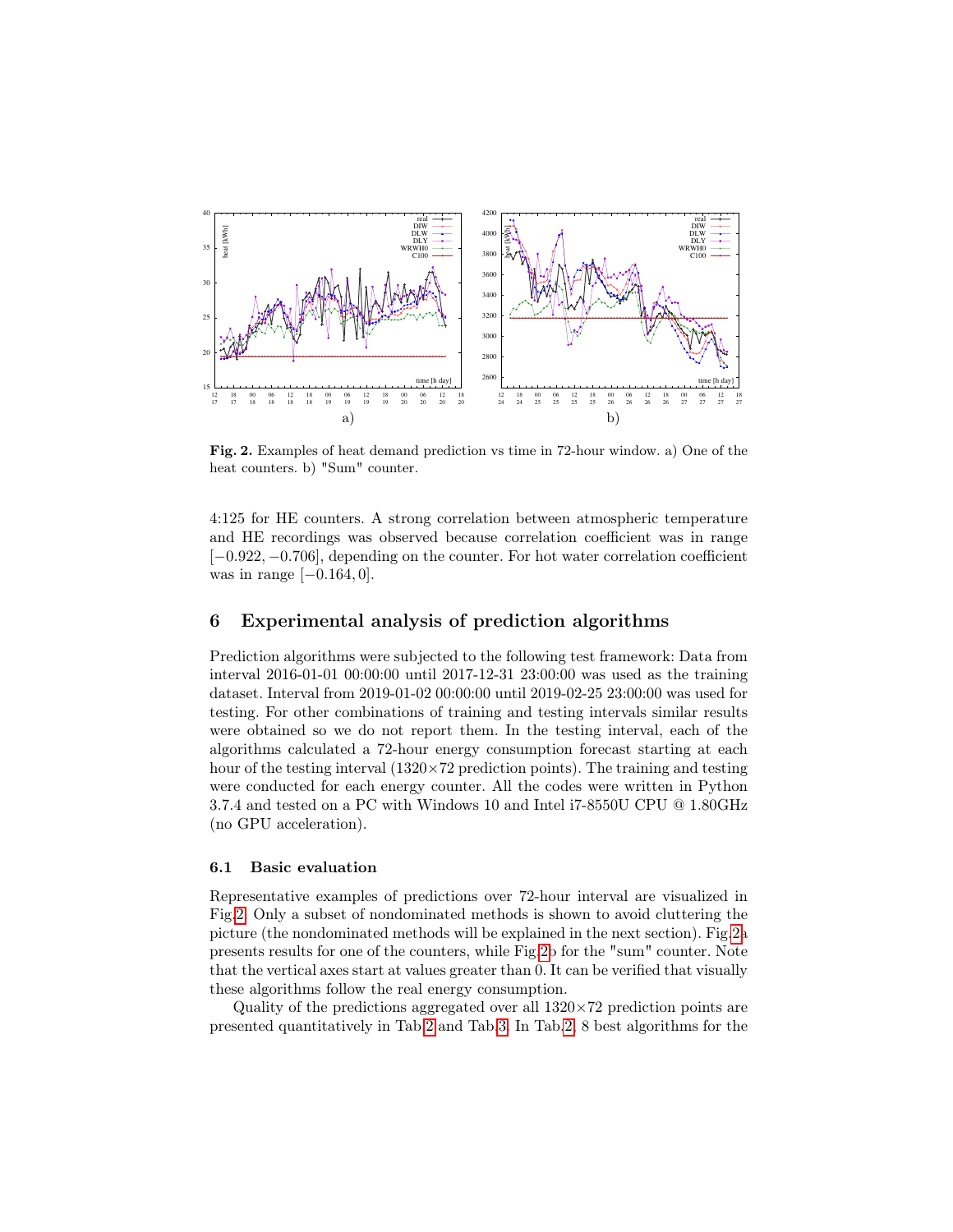<span id="page-9-0"></span>Table 2. 8 best algorithms on "Sum" counter

| <b>MAPE</b>    |                 |        |            |                                             |            |            |        |            |  |
|----------------|-----------------|--------|------------|---------------------------------------------|------------|------------|--------|------------|--|
| lmethod.       | <b>RBFNNDLW</b> |        | <b>DMW</b> | <b>DPLW</b>                                 | <b>DIW</b> | WRWHO FFNN |        | <b>DSW</b> |  |
| MAPE [%] 16.45 |                 | 16.49  | 16.49      | 16.96                                       | 17.1       | 17.7       | 18.43  | 18.45      |  |
|                | MSE             |        |            |                                             |            |            |        |            |  |
| algo.          | <b>IFFNN</b>    |        |            | [RBFNN]WRWH0]WRWH1]WRNH0]WRNH1  WRNH2]WRWH2 |            |            |        |            |  |
| <b>MSE</b>     | 217884          | 237987 | 437482     | 452190                                      | 463599     | 477858     | 568191 | 575916     |  |

<span id="page-9-1"></span>Table 3. Best results for the prediction algorithms

| method        | $C-100$     | <b>DIW</b> | DIY        | <b>DLW</b>   | <b>DLY</b>   | <b>DMW</b>                                | DMY  | DPIM |
|---------------|-------------|------------|------------|--------------|--------------|-------------------------------------------|------|------|
| MAPE [%] 8.3  |             | $10.2\,$   | 11.0       | 10.0         | 11.5         | 10.0                                      | 11.5 | 10.1 |
| method        | <b>DPLY</b> | <b>DSW</b> | <b>DSY</b> | <b>IFFNN</b> | <b>RBFNN</b> | WRNH0 WRNH1 WRNH2                         |      |      |
| MAPE [%] 11.0 |             | 10.0       | 11.5       | 19.8         | 16.5         | 18.1                                      | 19.6 | 15.5 |
| method        |             |            |            |              |              | WRNH3 WRNH4 WRWH0 WRWH1 WRWH2 WRWH3 WRWH4 |      |      |
| MAPE [%] 17.5 |             | 8.4        | 7.9        | 19.7         | 17.2         | 18.1                                      | 8.5  |      |

"sum" counter with respect to MAPE and MSE measures are shown. It can be seen that RBFNN and simple Dotzauer model variants with weekly corrections provided the best predictions of the "sum" of consumed energy for MAPE. For MSE quality measure RBFNN, FFNN are the best algorithm whereas C-100 and DLW (which is the best Dotzauer-like algorithm) have MSE three times worse than FFNN (not shown in Tab[.2\)](#page-9-0). Thus, RBFNN, FFNN are the best for "sum" counter. In Tab[.3](#page-9-1) the best MAPE obtained on any heat counter is given for each prediction algorithm. In a sense, this table shows the limitations of the prediction algorithms on the available data. Surprisingly, moving average (C-100) used as a reference algorithm is capable of obtaining good results in comparison with other methods. Only WRNH0 and WRWH0 were able to compete. Yet, the distribution of algorithm MAPEs across counters is more complex, and the fact that C-100 is good on one counter does not imply that it is good overall. This will be further discussed in the next section. Furthermore, such a result rises reservations about quality of the data.

#### 6.2 Time-Quality Trade-off

Time performance of the prediction algorithms is important when these algorithms are supposed to be used in low-power IoT or embedded devices. In Fig[.3](#page-10-0) run-time vs quality trade-off is shown. On the horizontal axis run-time is shown, on the vertical axis prediction quality (MAPE) is presented. Results for each algorithm are presented as interquartile boxes aggregated over all counters. That is, a box for each algorithm spans between Q1 and Q3 in time and prediction quality. Median of quality and run-time is also marked. This way of visualizing mutual algorithm performance has three-fold advantages: 1) it is possible to recognize algorithm differences with respect to prediction quality, 2) differences in time efficiency are visible, 3) it is possible to analyze how these algorithms trade run-time for prediction error. In Fig[.3a](#page-10-0) training time is shown, in Fig[.3b](#page-10-0) time of calculating a single 72-hour forecast is shown. In Fig[.3a](#page-10-0) moving average C-100 algorithm is not presented because it is not trained.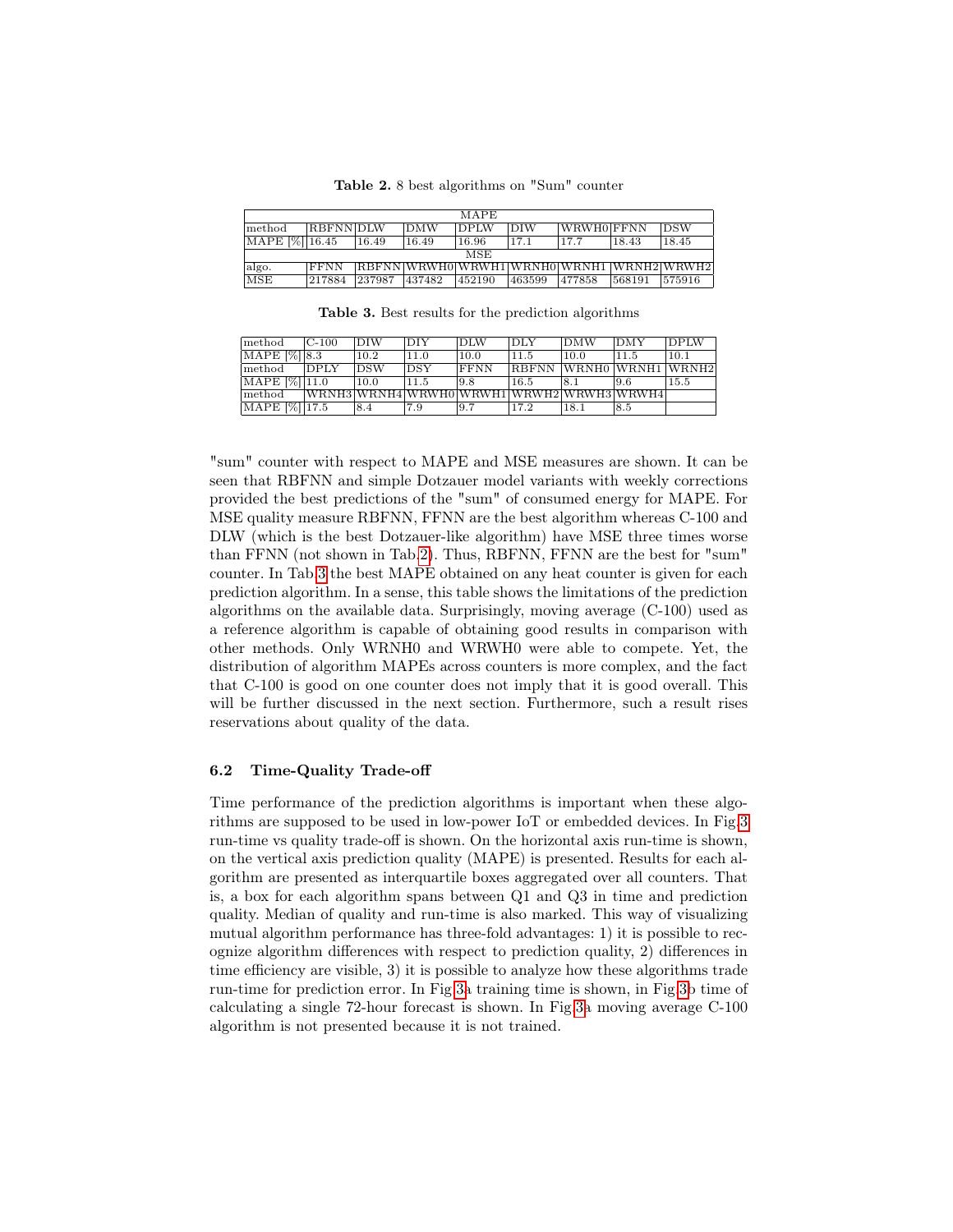

<span id="page-10-0"></span>Fig. 3. Prediction quality (MAPE) vs computational cost. a) Prediction quality vs training time. b) Prediction quality vs predicting time.

For the training time the algorithms form clusters resulting from the computational complexity of the training procedure. RBFNN are the slowest methods, then WRWH, FFNN, WRNH, and Dotzauer algorithms are gradually faster. The algorithms with isotonic and spline temperature components are the fastest. WRNH and WRWH algorithms have very tight run-time distributions, while WRWH methods are apparently slower because 72 times more linear models must be computed. As far as training these algorithms in low-power computers, Dotzauer-like and WRNH algorithms are feasible choices, whereas using RBFNN or WRWH algorithms seems disputable. Conversely, calculating one 72-hour prediction is far less costly computationally and all the considered algorithms managed it in less than 1ms.

Considering prediction quality, most of the interquartile ranges overlap, so it is rather hard to draw sharp conclusions on algorithm superiority, but still, some tendencies can be observed. The RBFNN accuracy is the worst, which can be attributed to great irregularity of energy readings. In WRNH and WRWH methods various weather attributes were used. WRNH4 and WRWH4 can be taken as a reference because in this pair no weather data was used (see Tab[.4\)](#page-13-0). Algorithms WRNH0, WRWH0 using only atmospheric temperature and day length are the best among WRNH/WRWH methods. Using an extensive set of weather attributes, impedes rather than helps obtaining good energy predictions. Among Dotzauer-like algorithms the weekly social corrections are generally better than yearly corrections, which is not surprising because there were only two years in the training dataset, and the weekly pattern in energy usage is strong (cf. Fig[.1\)](#page-4-0). It can be also verified in Fig[.3](#page-10-0) that C-100 method is not the best overall and it has apparent competitors (e.g. WRWH0). This contrasts with the result in Tab[.3,](#page-9-1) confirming that accuracy distributions of the algorithms across energy counters are different.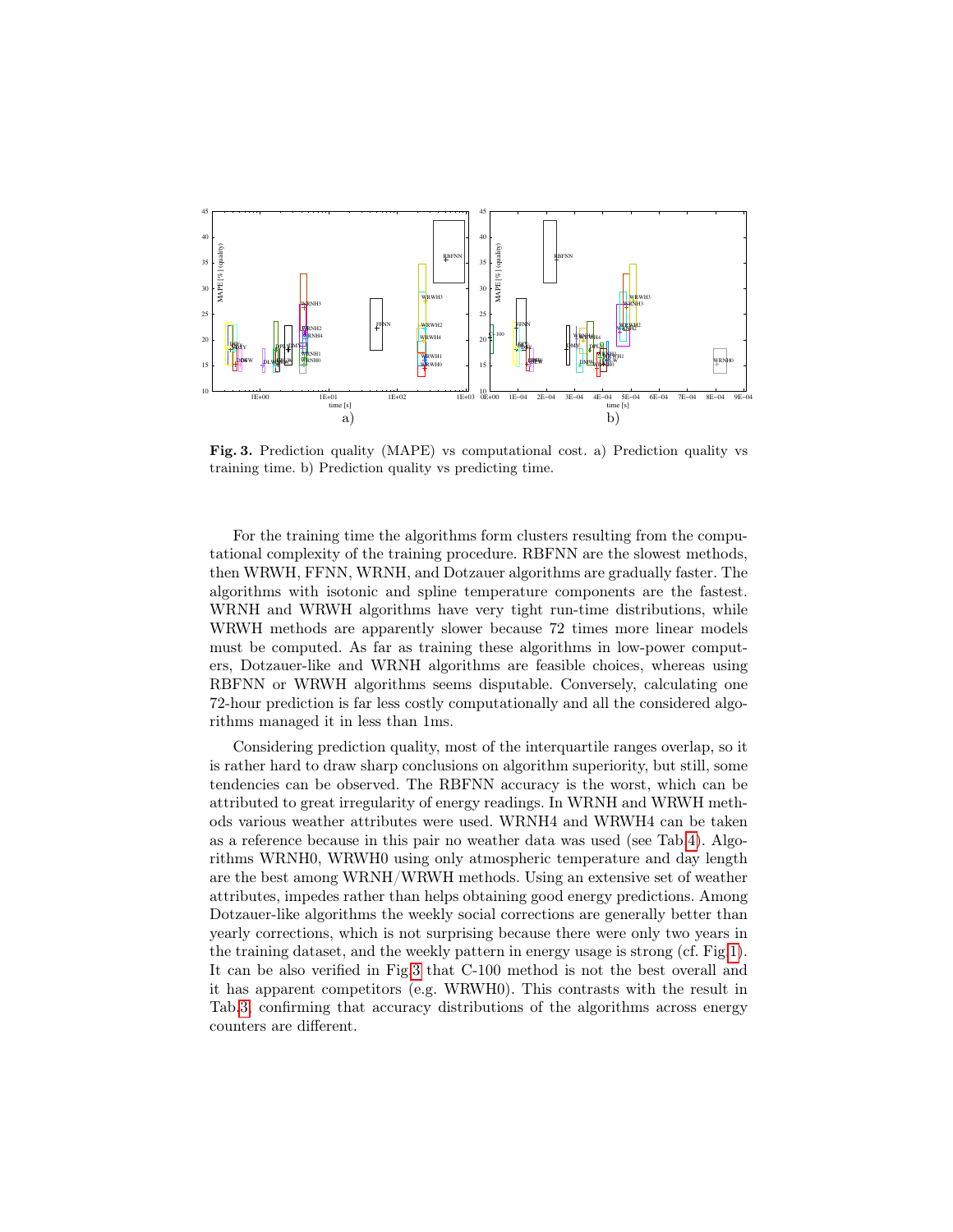Fig[.3](#page-10-0) allows also to identify algorithms that are nondominated. We used median run-time and median accuracy as indicators of algorithm position on the run-time vs quality space. The set of nondominated methods comprises the algorithms for which no other algorithm has both better accuracy and run-time. For better exposition, the nondominated algorithms for MAPE and MSE quality measures are collected in Tab[.5](#page-14-0) in Section [D.](#page-13-3) Depending on the setting, C-100, various versions of Dotzauer method and WRWH0 are chosen to the Pareto-front. In all settings C-100 is selected as the fastest method. Among the algorithms that are present in all Pareto-front settings DLY and DIW are the second and third fastest algorithms, while DLW and WRWH0 are the slowest pair. These methods can be recommended as candidates for low-power computer systems.

## <span id="page-11-0"></span>7 Conclusions

In this paper algorithms for DHS energy consumption prediction were analyzed. The goal of this study was to verify the utility of a set of algorithms in predicting energy consumption every hour, in 72-hour intervals, both total and for each energy counter separately. Another aspect, important in the use on low-power devices, was the computational complexity of the algorithms. It turned out that simple methods offer the best run-time quality trade-off. Machine learning methods, FFNN, RBFNN, have low potential for training on low-power devices. However, a more detailed inspection revealed that accuracy of energy consumption prediction depends very much on the energy counter and accuracy measure. For example, RBFNN, FFNN are the best at total energy prediction. Future work may involve examining other machine learning methods from the literature, comparing them with the algorithms presented here in the run-time quality setting. Online updating of the models with new data should be also examined.

Acknowledgements. This research was partially supported by Kogeneracja Zachód S.A.

### References

- <span id="page-11-4"></span>1. T. Akiba, S. Sano, T. Yanase, T. Ohta, and M. Koyama. Optuna: A nextgeneration hyperparameter optimization framework. In Proceedings of the 25rd ACM SIGKDD International Conference on Knowledge Discovery and Data Mining, 2019.
- <span id="page-11-2"></span>2. V. Bakker, A. Molderink, J. L. Hurink, and G. J. Smit. Domestic heat demand prediction using neural networks. In 19th International Conference on Systems Engineering, pages 189–194. IEEE, 2008.
- <span id="page-11-1"></span>3. B. Chramcov. Heat demand forecasting for concrete district heating system. International Journal of Mathematical Models and Methods in Applied Sciences, 4(4):231–239, 2010.
- <span id="page-11-3"></span>4. R. B. Cleveland, W. S. Cleveland, J. E. McRae, and I. Terpenning. Stl: A seasonaltrend decomposition procedure based on loess. Journal of Official Statistics, 6(1):3 – 73, 1990.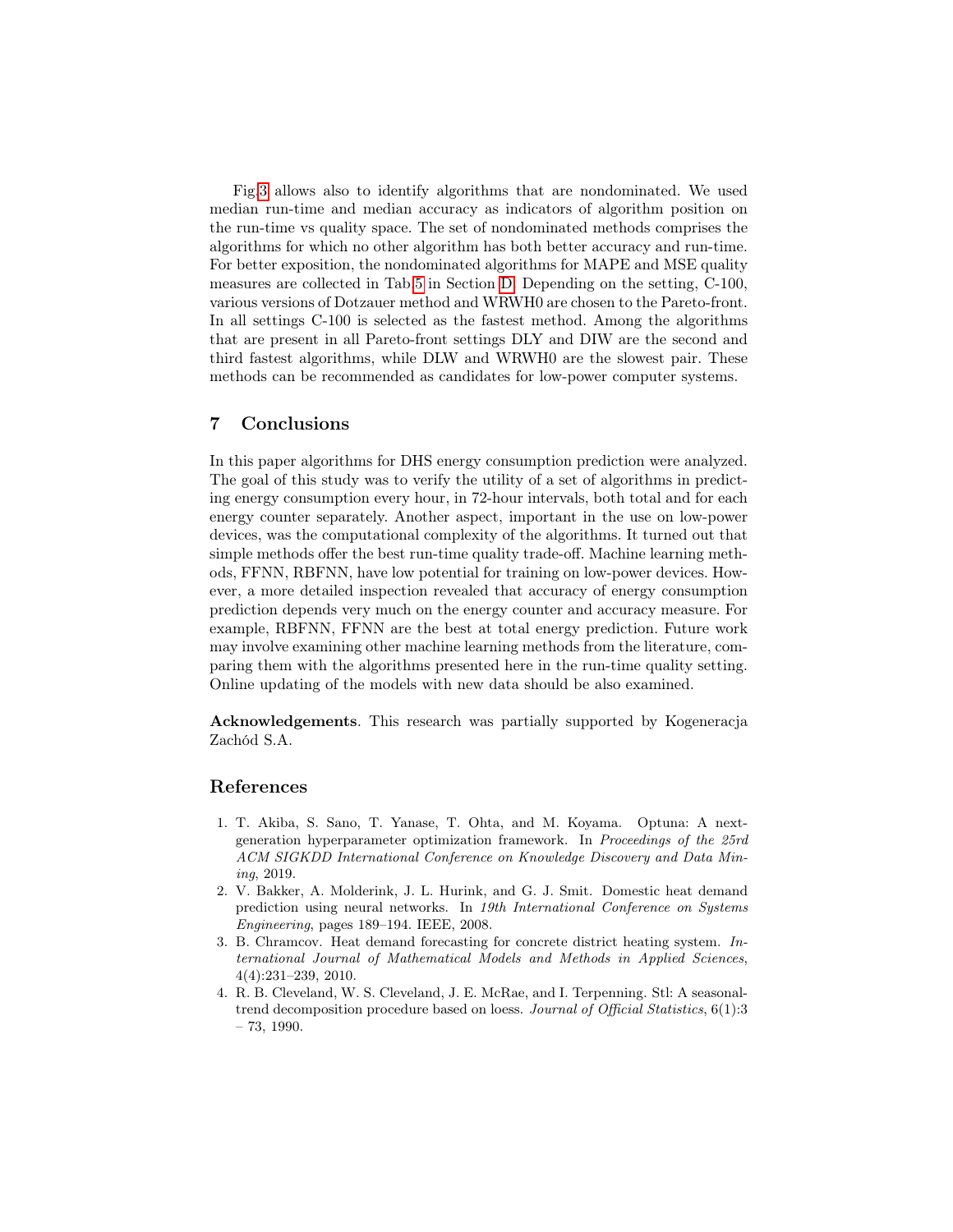- <span id="page-12-4"></span>5. B. Dong, C. Cao, and S. E. Lee. Applying support vector machines to predict building energy consumption in tropical region. Energy and Buildings, 37(5):545– 553, 2005.
- <span id="page-12-0"></span>6. E. Dotzauer. Simple model for prediction of loads in district-heating systems. Applied Energy, 73(3-4):277–284, 2002.
- <span id="page-12-5"></span>7. R. E.Edwards, J. New, and L. E.Parker. Predicting future hourly residential electrical consumption: A machine learning case study. Energy and Buildings, 49:591–603, 2012.
- <span id="page-12-14"></span>8. G. E. Hinton, N. Srivastava, A. Krizhevsky, I. Sutskever, and R. Salakhutdinov. Improving neural networks by preventing co-adaptation of feature detectors. CoRR, abs/1207.0580, 2012.
- <span id="page-12-15"></span>9. S. Ioffe and C. Szegedy. Batch normalization: Accelerating deep network training by reducing internal covariate shift. In F. R. Bach and D. M. Blei, editors, Proceedings of the 32nd International Conference on Machine Learning, ICML 2015, Lille, France, 6-11 July 2015, volume 37 of JMLR Workshop and Conference Proceedings, pages 448–456. JMLR.org, 2015.
- <span id="page-12-9"></span>10. R. Jovanović, A. A. Sretenović, and B. D. Živković. Ensemble of various neural networks for prediction of heating energy consumption. Energy and Buildings, 94:189–199, 2015.
- <span id="page-12-6"></span>11. H. R. Khosravani, M. D. M. Castilla, M. Berenguel, A. E. Ruano, and P. M. Ferreira. A comparison of energy consumption prediction models based on neural networks of a bioclimatic building. Energies, 9(1), 2016.
- <span id="page-12-2"></span>12. J. Z. Kolter and J. J. Ferreira. A large-scale study on predicting and contextualizing building energy usage. In Proceedings of the Twenty-Fifth AAAI Conference on Artificial Intelligence, pages 1349 – 1356, 2011.
- <span id="page-12-7"></span>13. K. Li, H. Su, and J. Chu. Forecasting building energy consumption using neural networks and hybrid neuro-fuzzy system: a comparative study. Energy and Buildings, 43(10):2893–2899, 2011.
- <span id="page-12-3"></span>14. Z. Ma, H. Li, Q. Sun, C. Wang, A. Yan, and F. Starfelt. Statistical analysis of energy consumption patterns on the heatdemand of buildings in district heating systems. Energy and Buildings, 85:464–472, 2014.
- <span id="page-12-11"></span>15. R. Petrichenko, K. Baltputnis, A. Sauhats, and D. Sobolevsky. District heating demand short-term forecasting. In 2017 IEEE Industrial and Commercial Power Systems Europe, page 5. IEEE, 2017.
- <span id="page-12-10"></span>16. S. Rongali, A. R. Choudhury, V. Chandan, and V. Arya. A context vector regression based approach for demand forecasting in district heating networks. In Innovative Smart Grid Technologies - Asia (ISGT ASIA), page 6. IEEE, 2015.
- <span id="page-12-1"></span>17. Test dataset. Real data sets on district-heating systems energy consumption. <https://www.cs.put.poznan.pl/rwrembel/energy-cons-data.html>, 2022.
- <span id="page-12-8"></span>18. K. Wojdyga. Predicting heat demand for a district heating systems. International Journal of Energy and Power Engineering, 3(5):237–244, 2014.
- <span id="page-12-12"></span>19. J. Xie, J. Guo, Z. Ma, J.-H. Xue, Q. Sun, H. Li, and J. Guo. Sea: A combined model for heat demand prediction. In IC-NIDC 2018, pages 71–75. IEEE, 2018.

## <span id="page-12-13"></span>A Indices of past energy readings used as FFNN input

Below shift  $i$  into the past is given in hours with respect to the current hour. For example, shift 0 is the last (the current) energy reading, 1 is for the previous energy reading. The indices follow: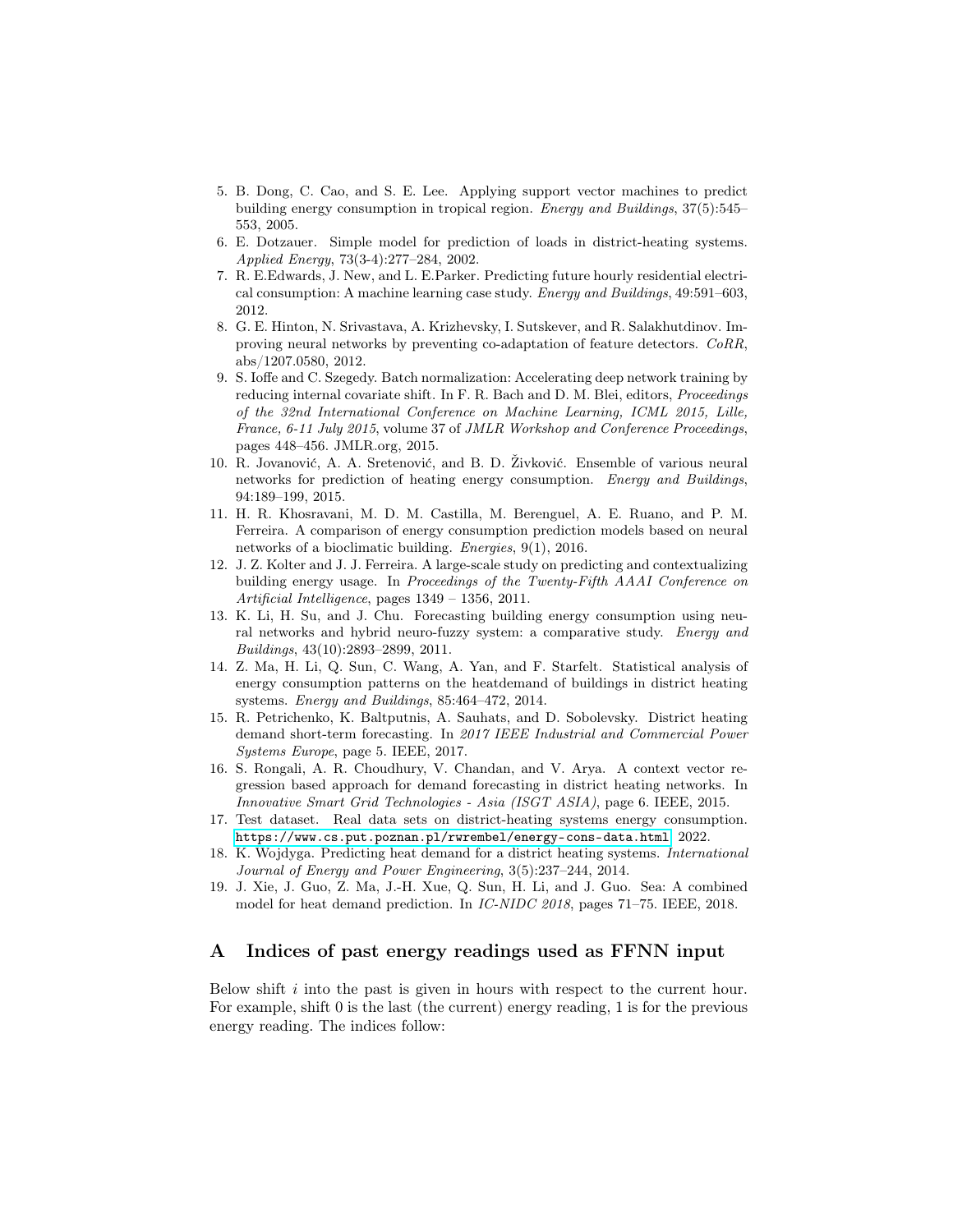0, 1, 2, 6, 7, 8, 9, 11, 12, 17, 19, 20, 21, 22, 23, 25, 26, 28, 29, 30, 32, 33, 35, 36, 37, 39, 40, 41, 42, 44, 46, 47, 48, 50, 53, 54, 56, 59, 60, 62, 67, 69, 71, 74, 75, 77, 82, 84, 85, 86, 92, 94, 97, 98, 100, 103, 105, 106, 107, 109, 110, 112, 114, 116, 117, 118, 119, 121, 122, 125, 126, 127, 128, 129, 130, 131, 132, 134, 135, 136, 137, 139, 140, 142,143.

#### <span id="page-13-2"></span>B Indices of past energy readings used as RBFNN input

Below shift  $i$  into the past is given in hours with respect to the current hour. For example, 1 is for the previous energy reading. The indices follow: 1, 2, 4, 5, 10, 14, 15, 19, 21, 23, 27, 28, 29, 41, 44, 45, 46, 47, 48, 51, 56, 57, 58, 60, 65, 67, 72, 73, 75, 76, 79, 81, 86, 87, 90, 91, 93, 96, 104, 112, 116, 121, 124, 128, 131, 132, 135, 139,140, 142

## <span id="page-13-1"></span>C Exogenous variables used in WRNH, WRWH, DMW, DMY algorithms

<span id="page-13-0"></span>**Table 4.** Notation:  $T$  - atmospheric temperature,  $DL$  - day length in hours,  $DT$  - day type (1:Monday – Thursday, 2:Friday, 3:Saturday, 4:Sunday), √ V - wind speed in m/s,  $V$  - square root of wind speed,  $TV$  - product of temperature  $T$  and wind speed  $V$ ,  $\forall V$  - square root or wind speed,  $IV$  - product or temperature  $T$  and wind speed  $V$ ,  $TV$  -  $V$  -  $V$  -  $V$  -  $V$  -  $S$  asson of the year (spring,...,winter),  $Oc$  - overcast in oktas,  $H$  - humidity.

| algorithm version $ T DL DT V \sqrt{V} TV T\sqrt{V} pY Oc H$ |        |        |         |         |        |   |         |        |   |        |
|--------------------------------------------------------------|--------|--------|---------|---------|--------|---|---------|--------|---|--------|
| WRNH0/WRWH0                                                  | $\ast$ | $\ast$ |         |         |        |   |         |        |   |        |
| WRNH1/WRWH1                                                  | $\ast$ | $\ast$ |         |         | $\ast$ |   | $\ast$  |        |   |        |
| $ WRNH2/WRWH2 $ *                                            |        | $\ast$ |         | $\ast$  | $\ast$ | ж | ж       | $\ast$ |   |        |
| $WRNH3/WRWH3$ <sup>*</sup>                                   |        | $\ast$ | ж       | $\ast$  | $\ast$ | ж | $\ast$  | $\ast$ | ж | $\ast$ |
| WRNH4/WRWH4                                                  |        |        |         |         |        |   |         |        |   |        |
| DMW/DMY                                                      | $\ast$ | $\ast$ | $^\ast$ | $^\ast$ | $\ast$ | ж | $^\ast$ | $\ast$ | ж | $\ast$ |

## <span id="page-13-3"></span>D Nondominated algorithms